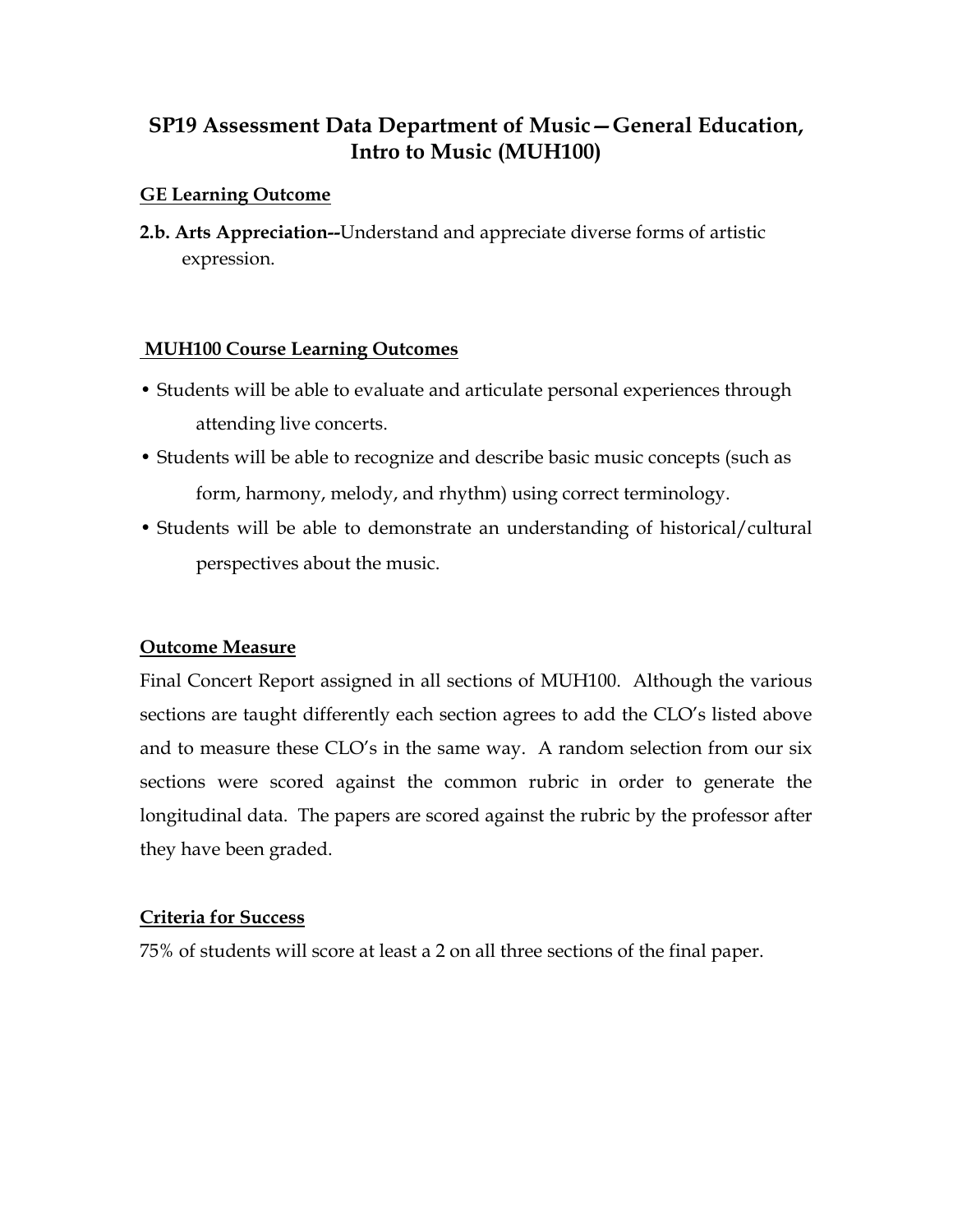#### **Longitudinal Data**

|                           | Students will be able to | Students will be able to      | Students will be able to de-  |
|---------------------------|--------------------------|-------------------------------|-------------------------------|
|                           | evalu-ate and articulate | recognize and describe basic  | monstrate an understanding    |
|                           | personal experiences     | music concepts (such as form, | of historical/cultural        |
|                           | through attending live   | harmony) using correct        | perspectives about the music. |
|                           | concerts.                | terminology.                  |                               |
| SP <sub>16</sub> Averages | $2.42 - 87%$             | 1.96-79%                      | $1.38 - 50\%$                 |
| FA16 Averages             | $2.83 - 98\%$            | $2.34 - 74%$                  | $1.86 - 52%$                  |
| <b>SP17 Averages</b>      | $2.85 - 88%$             | $2.26 - 72%$                  | $2.21 - 63\%$                 |
| SP18 Averages             | 2.87-100%                | $2.46 - 81%$                  | $2.45 - 76%$                  |
| <b>SP17</b>               |                          |                               |                               |
| Sec 1-Stevens             | $2.9 - 100\%$            | $2.1 - 85%$                   | $2.4 - 85%$                   |
| Sec 2-Tyler               | $2.8 - 100\%$            | $3 - 100%$                    | $2.8 - 100\%$                 |
| Sec 4-Dally               | $2.4 - 80\%$             | $2.1 - 56\%$                  | $2.5 - 81\%$                  |
| Sec 6-Tyler               | $2.8 - 100\%$            | $2.6 - 100\%$                 | $2.7 - 100\%$                 |

### **Conclusions Drawn from Data**

MUH100 is an introduction to Western Art Music course that is taught by six instructors who all approach the course differently. Two years ago, we adopted a shared set of LO's and agreed to assess these LO's with a common paper. Our work highlighted that we do not have a shared vision for what we want to accomplish in the various sections of this course, that student experience with the course varies widely and that student satisfaction is uneven.

We appear to be hitting our mark of "75% of students achieving at least a 2 on all sections of the paper" only in our first category, and in this category, perhaps too easily. The third category requires the use of technical language in order to explain musical experience and is the most difficult for the students. Our instructors have worked on this area and our scores have improved. We provided some help for the instructor who struggled with the rubrics last semester and his scores improved as well. We had one instructor this year who decided to not use the final paper and did not assess his students.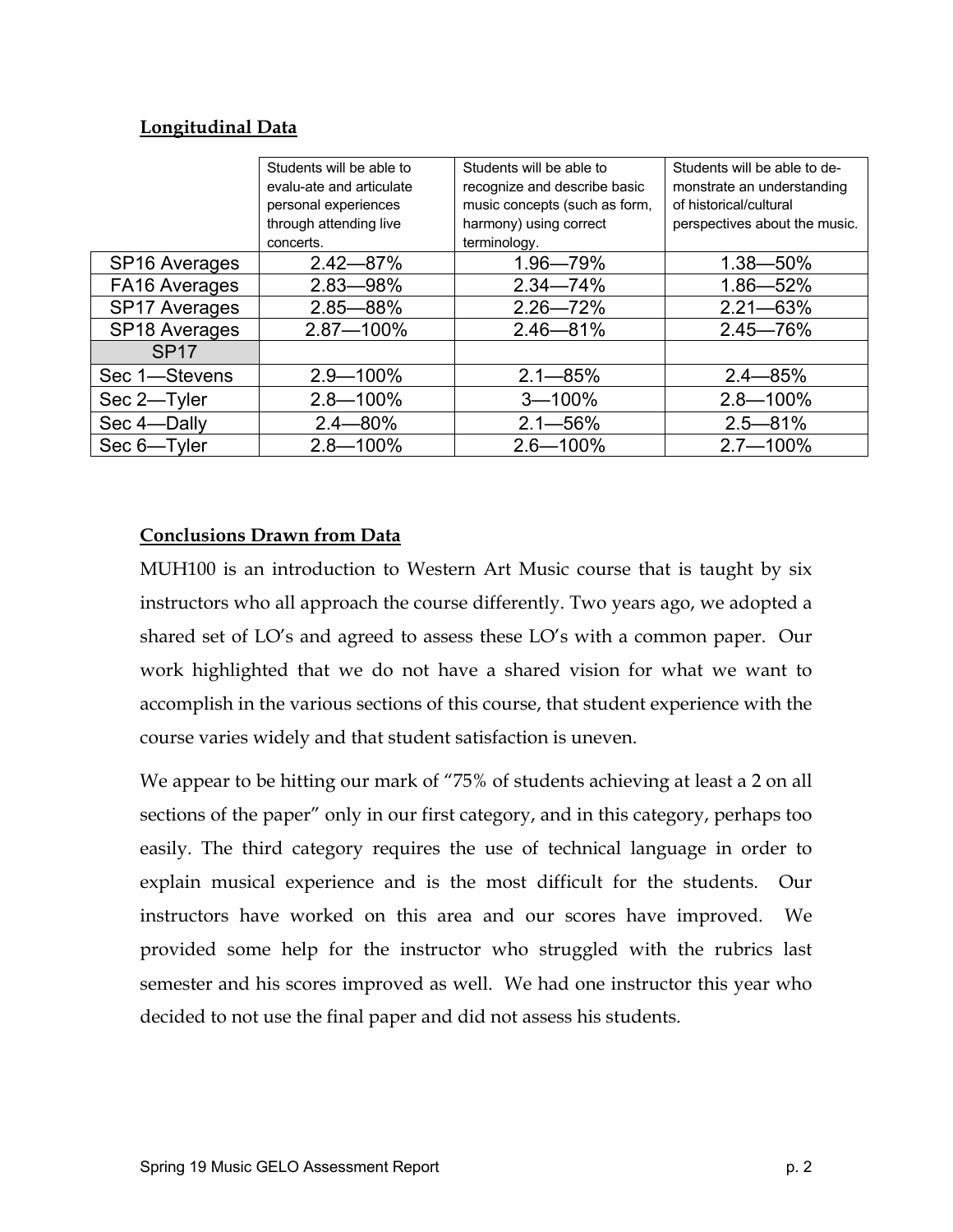# **Changes to be Made Based on Data**

None at this time